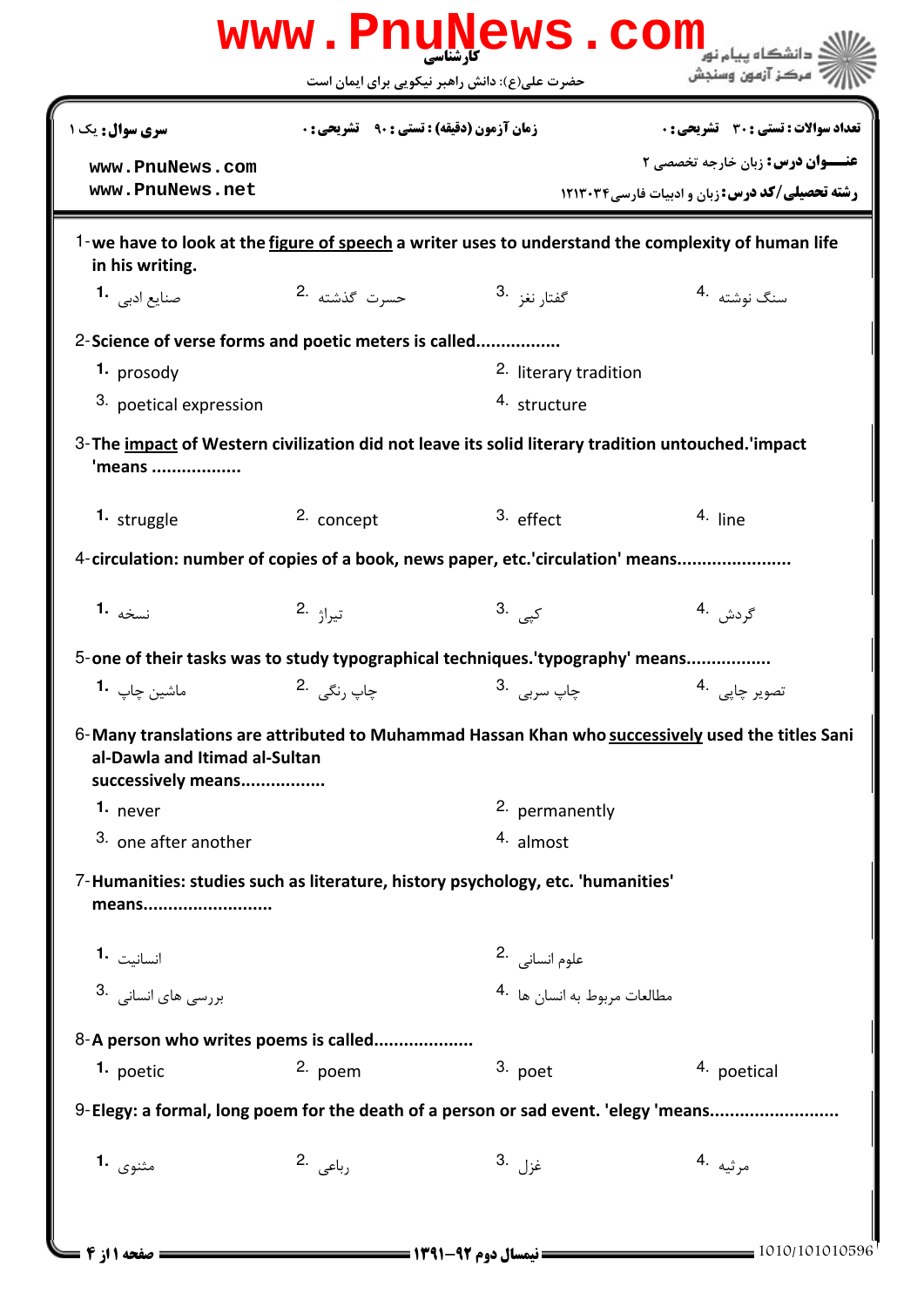|                                                                                                                            |                                                    | www.PnuNews.com<br>حضرت علی(ع): دانش راهبر نیکویی برای ایمان است |                                                                                                   |
|----------------------------------------------------------------------------------------------------------------------------|----------------------------------------------------|------------------------------------------------------------------|---------------------------------------------------------------------------------------------------|
| <b>سری سوال:</b> یک ۱                                                                                                      | <b>زمان آزمون (دقیقه) : تستی : 90 ٪ تشریحی : 0</b> |                                                                  | تعداد سوالات : تستى : 30 ٪ تشريحي : 0                                                             |
| www.PnuNews.com<br>www.PnuNews.net                                                                                         |                                                    |                                                                  | <b>عنـــوان درس:</b> زبان خارجه تخصصی ۲<br><b>رشته تحصیلی/کد درس:</b> زبان و ادبیات فارسی ۱۲۱۳۰۳۴ |
| رباعی -10                                                                                                                  |                                                    |                                                                  |                                                                                                   |
| 1. threnody                                                                                                                | 2. prose                                           | 3. verse                                                         | 4. quatrain                                                                                       |
| 11-A long lyric poem, serious in subject with a fine style and elaborate stanza structure is<br>called                     |                                                    |                                                                  |                                                                                                   |
| 1. sublime poetry                                                                                                          |                                                    | 2. occasional verse                                              |                                                                                                   |
| $3.$ ode                                                                                                                   |                                                    | 4. elegy                                                         |                                                                                                   |
| 12-The Persians themselves are not addicted to literary criticism. 'addicted' means                                        |                                                    |                                                                  |                                                                                                   |
| مشتاق 1.                                                                                                                   | ب <sub>ي</sub> توجه 2.                             | 3. منتقد                                                         | ويراستا, 4.                                                                                       |
| 13-'poetical aetiology' means                                                                                              |                                                    |                                                                  |                                                                                                   |
| ا <sub>د</sub> سال مثل 1 <b>۰</b>                                                                                          | حسن تعليل 2.                                       | 3. ترجيع بند                                                     | تركيب بند 4.                                                                                      |
| to try their fortune.'diffused' means                                                                                      |                                                    |                                                                  | 14-Shibli quotes numerous verses showing how widely diffused amonst Persian poets was the desire  |
| 1. accepted                                                                                                                | <sup>2.</sup> refused                              | 3. scattered                                                     | <sup>4.</sup> followed                                                                            |
| 15-The eighteenth century of our era was the poorest in literary achievement. 'era'<br>means                               |                                                    |                                                                  |                                                                                                   |
| دوران <b>1.</b>                                                                                                            | محيط 2.                                            | ميهن .3                                                          | حكومت <sup>.4</sup>                                                                               |
| 16-After that there is a notable revival and several poets of the nineteenth century.'revival'<br>means                    |                                                    |                                                                  |                                                                                                   |
| 1. سنت                                                                                                                     | 2.  z                                              | سقوط .3                                                          | خلاقيت .4                                                                                         |
| 17-Some of the most interesting pieces of poetry are those composed by professional poets.' to<br>compose' means           |                                                    |                                                                  |                                                                                                   |
| سرودن 1.                                                                                                                   | ساختن .2                                           | آفريد <sub>ن</sub> .3                                            | از بین بردن۔4                                                                                     |
| 18-The language is extraordinarily simple and direct, devoid of these rhetorical artifices. 'rhetorical<br>artifice' means |                                                    |                                                                  |                                                                                                   |
| صنعت ادبی <b>1</b> ۰                                                                                                       | ترفند بلاغي 2.                                     | جرح و تعديل <sup>3</sup> ۰                                       | اشعار موضوعی . 4                                                                                  |
| 19-When Muhtasham sent him two eloquent panegyrics, he received noting.'eloquent'<br>means                                 |                                                    |                                                                  |                                                                                                   |
| فصيح <b>.1</b>                                                                                                             | نشاط آ <sub>ور</sub> .2                            | ارزشمند <sup>.3</sup>                                            | مدحی ۔4                                                                                           |
| = صفحه 12ز 4 <b>س</b>                                                                                                      |                                                    | <b>ــــ نیمسال دوم ۹۲-۱۳۹۱ ــــــــــــ</b>                      | $=$ 1010/101010596                                                                                |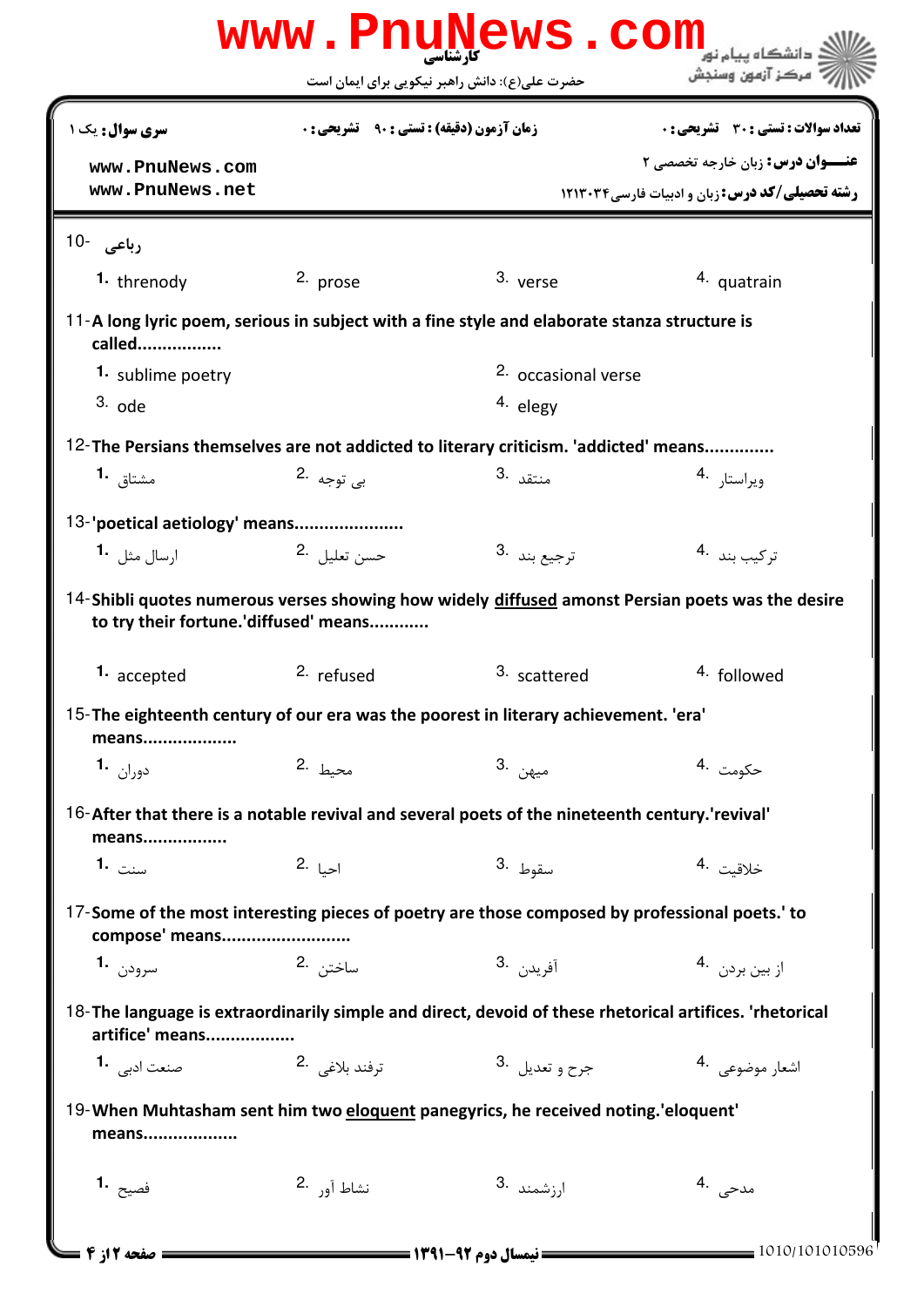|                                                                                                                          | www.PnuNews.com<br>حضرت علی(ع): دانش راهبر نیکویی برای ایمان است                                           |                          | مركز آزمون وسنجش                                                                        |  |  |  |
|--------------------------------------------------------------------------------------------------------------------------|------------------------------------------------------------------------------------------------------------|--------------------------|-----------------------------------------------------------------------------------------|--|--|--|
| <b>سری سوال :</b> یک ۱<br>www.PnuNews.com                                                                                | <b>زمان آزمون (دقیقه) : تستی : 90 ٪ تشریحی: 0</b>                                                          |                          | <b>تعداد سوالات : تستی : 30 ٪ تشریحی : 0</b><br><b>عنـــوان درس:</b> زبان خارجه تخصصی ۲ |  |  |  |
| www.PnuNews.net                                                                                                          |                                                                                                            |                          | <b>رشته تحصیلی/کد درس:</b> زبان و ادبیات فارسی ۱۲۱۳۰۳۴                                  |  |  |  |
| 20-The topical polemical and satirical class is much smaller. 'polemical' means                                          |                                                                                                            |                          |                                                                                         |  |  |  |
| عروضي 1.                                                                                                                 | دينى .2                                                                                                    | ج <sub>زئی</sub> .3      | جدلی .4                                                                                 |  |  |  |
|                                                                                                                          | 21-I may perhaps add a few further specimens when I come to speak of modern<br>journalism.'specimen' means |                          |                                                                                         |  |  |  |
| 1. description                                                                                                           | 2. result                                                                                                  | $3.$ root                | 4. sample                                                                               |  |  |  |
| 22-The authership of these tasnifs is seldom known, and are hardly ever committed to<br>writing.'authership' means       |                                                                                                            |                          |                                                                                         |  |  |  |
| تصنيف <b>1.</b>                                                                                                          | 2. تاليف                                                                                                   | تحقيق <sup>.3</sup>      | تكوين .4                                                                                |  |  |  |
| 23-great Lord of Life and Wisdom, In Thy Name.<br>'Thy' means                                                            |                                                                                                            |                          |                                                                                         |  |  |  |
| 1. $_{\text{your}}$                                                                                                      | $2.$ you                                                                                                   | $3.$ the                 | 4. yours                                                                                |  |  |  |
|                                                                                                                          |                                                                                                            |                          | <b>۲۴</b> - یوسف گم گشته باز آید به کنعان غم مخور                                       |  |  |  |
| foretell not . f                                                                                                         | grieve not . ٣                                                                                             | keep not . ٢             | forget not .1                                                                           |  |  |  |
| 25-The corner of poverty                                                                                                 |                                                                                                            |                          |                                                                                         |  |  |  |
| روزگار جاوید <sup>1</sup> ۰                                                                                              | سايه غم .2                                                                                                 | كنج فق <sub>ر</sub> .3   | كنج قناعت 4.                                                                            |  |  |  |
| 26-circling sphere                                                                                                       |                                                                                                            |                          |                                                                                         |  |  |  |
| دور گردون <b>1</b> ۰                                                                                                     | 2. نسيل فنا                                                                                                | بازى پنهان <sup>.3</sup> | سر غيب 4.                                                                               |  |  |  |
| 27-I would rather in the tavern with Thee.tavern means                                                                   |                                                                                                            |                          |                                                                                         |  |  |  |
| <b>1.</b> صومعه                                                                                                          | كلبسا 2.                                                                                                   | 3. خ <sub>ر</sub> ابات   | كنيسه 4.                                                                                |  |  |  |
| 28-It was no doubt in youth that he earned the right to use the title Hafiz which became his pen-<br>name.pen-name means |                                                                                                            |                          |                                                                                         |  |  |  |
| تخلص <b>1.</b>                                                                                                           | نام خانوادگی 2.                                                                                            | القب .3                  | كنيه .4                                                                                 |  |  |  |
| 29-manuscript: a handwritten book.                                                                                       |                                                                                                            |                          |                                                                                         |  |  |  |
| كتاب مرجع <b>1</b>                                                                                                       | فرهنگ لغت 2.                                                                                               | نسخه خطی .3              | نشريه .4                                                                                |  |  |  |
|                                                                                                                          |                                                                                                            |                          |                                                                                         |  |  |  |